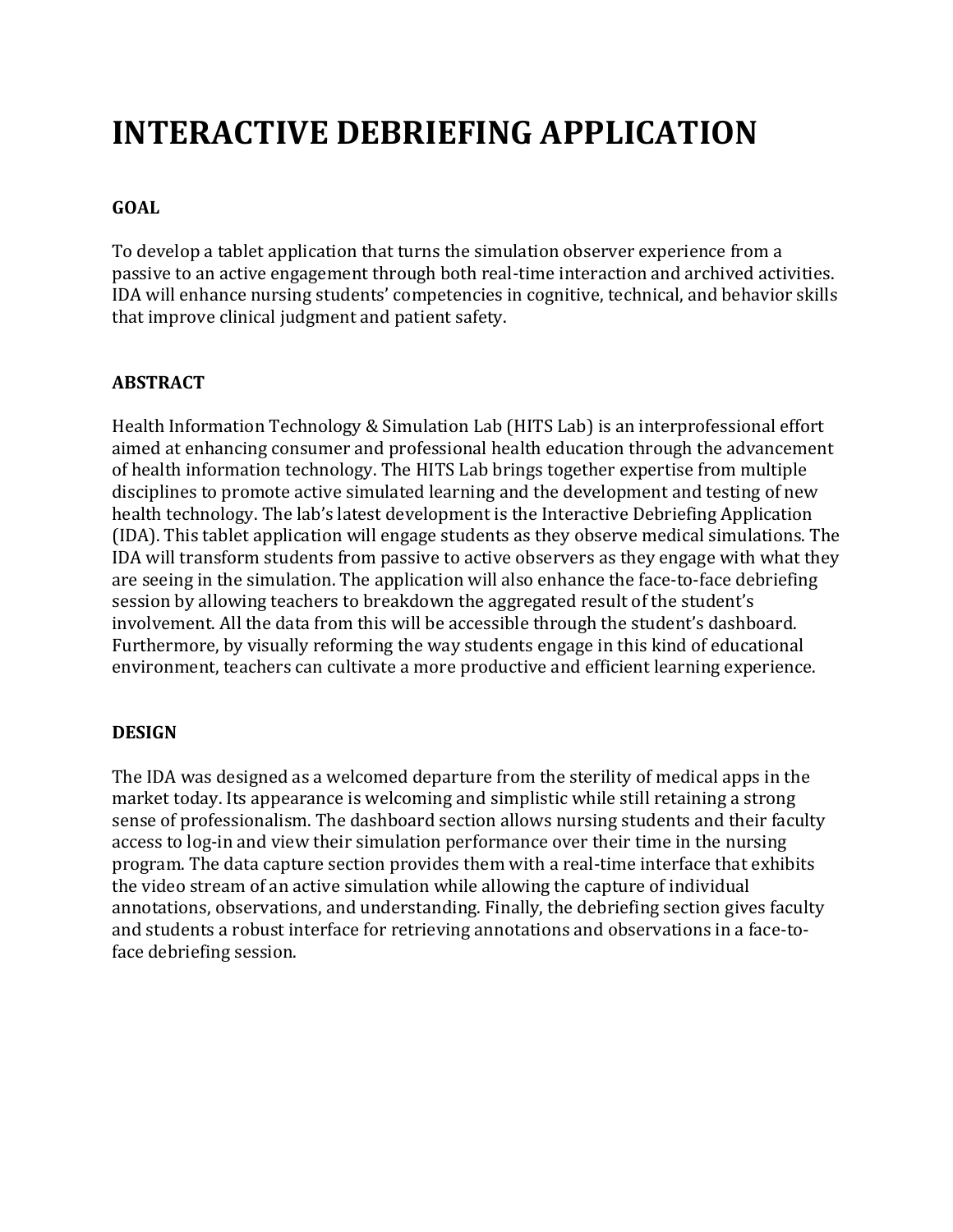#### **CODE**

After the iterative process of designing and testing the app screen by screen, there was a strong foundation for coding the front end of the IDA. Approaching this with a design mindset helped us bring our vision to life in the development process. It also helped us continue to critique the design on a more minute scale and cultivate a stronger user flow throughout the app.

#### **USER EXPERIENCE**

The user experience for the IDA is designed to be both intuitive and efficient. Through the use of established patterns, we designed an experience that builds upon cognitive responses and visual connections. For example, swiping up on the sidebar in the data capture section indicates a positive response, while swiping down indicates the opposite. This comes from the connotation of moving upwards as good and downwards as bad. All of this cultivates in a simple gesture that minimizes the need for additional steps that hinder the user's ability to engage with the simulation. The attention put into patterns such as these make the IDA a much more user-friendly app.

#### **HOW DOES IT WORK?**

The IDA works by incorporating a collection of educational concepts. These reinforce what students learn throughout each of the sections in the app. The student's dashboard uses the concept of *critical reflection* as defined by Jack Mezirow, a sociologist who developed theories in adult learning. It is a self-reflective process that takes place after an experience. It happens when you evaluate your actions through different perspectives and attempt to see them from an objective viewpoint. The teacher's dashboard uses the concept of *scaffolding* to provide students with information in a progressive manner, which leads towards stronger understanding across time. The heart of the IDA experience, the data capture section, provides students with an *active learning environment*. This concept is one in which the desire to learn is triggered through active participation. It provides autonomy to the student to contribute to the overall learning environment thus leading to greater accountability. Finally, the data capture and data visualization of the dashboard incorporate the model of *Bloom's taxonomy*. This places importance on forms of thinking such as analyzing and evaluating over remembering. It is structured around the three domains of 1) cognitive- knowledge; 2) Behavioral- feelings and attitude; and 3) technicalmanual or physical skills. By reinforcing the design with these pedagogical concepts, the IDA is able to resonate with students on a more meaningful level.